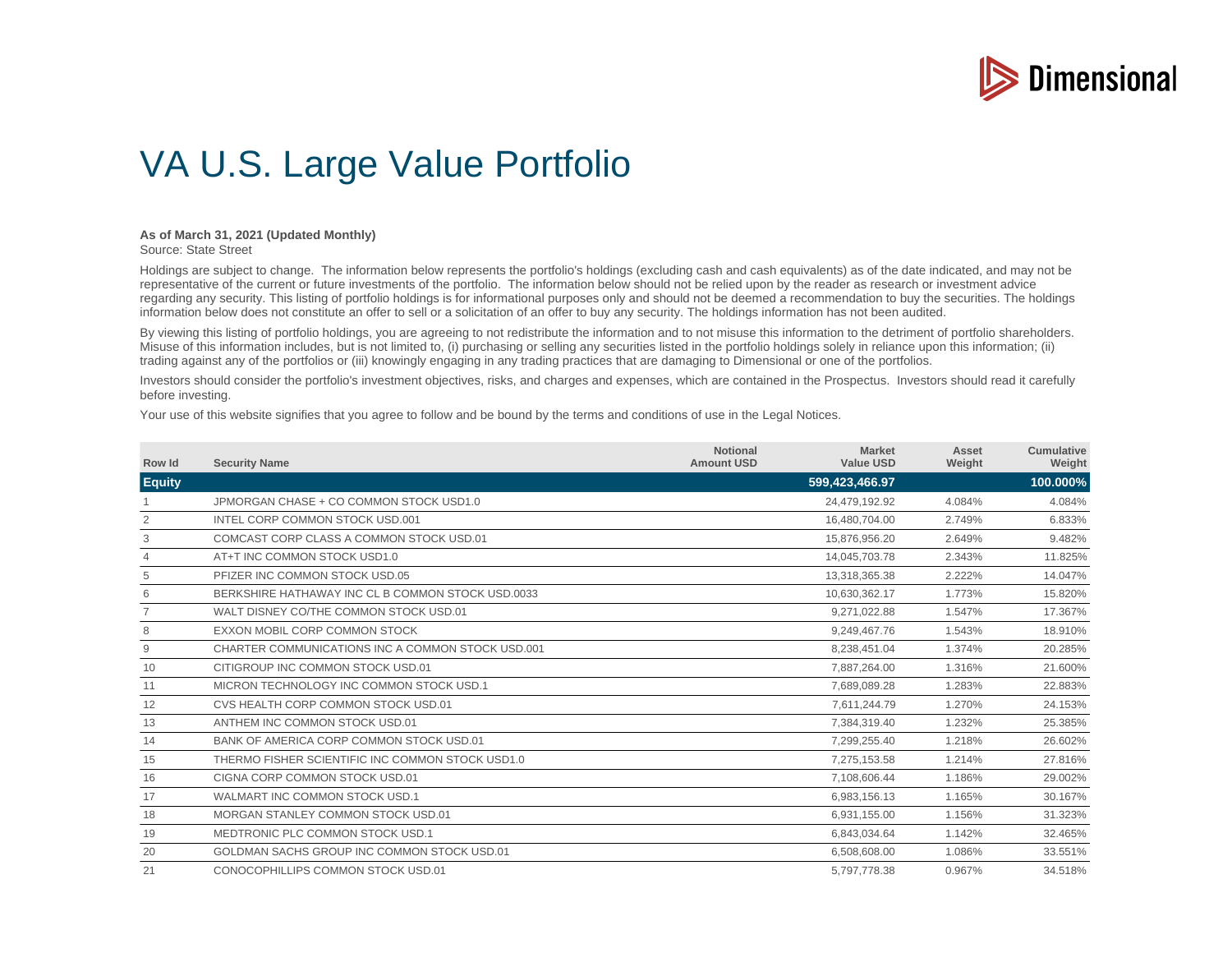| Row Id        | <b>Security Name</b>                             | <b>Notional</b><br><b>Amount USD</b> | <b>Market</b><br><b>Value USD</b> | Asset<br>Weight | Cumulative<br>Weight |
|---------------|--------------------------------------------------|--------------------------------------|-----------------------------------|-----------------|----------------------|
| <b>Equity</b> |                                                  |                                      | 599,423,466.97                    |                 | 100.000%             |
| 22            | GENERAL MOTORS CO COMMON STOCK USD.01            |                                      | 5,772,201.76                      | 0.963%          | 35.481%              |
| 23            | CHEVRON CORP COMMON STOCK USD.75                 |                                      | 5,432,732.76                      | 0.906%          | 36.387%              |
| 24            | NORFOLK SOUTHERN CORP COMMON STOCK USD1.0        |                                      | 5,269,436.48                      | 0.879%          | 37.266%              |
| 25            | FEDEX CORP COMMON STOCK USD.1                    |                                      | 5,207,873.40                      | 0.869%          | 38.135%              |
| 26            | DR HORTON INC COMMON STOCK USD.01                |                                      | 5,062,372.48                      | 0.845%          | 38.980%              |
| 27            | EATON CORP PLC COMMON STOCK USD.01               |                                      | 4,920,002.40                      | 0.821%          | 39.800%              |
| 28            | DANAHER CORP COMMON STOCK USD.01                 |                                      | 4,528,834.68                      | 0.756%          | 40.556%              |
| 29            | LINDE PLC COMMON STOCK EUR.001                   |                                      | 4,380,829.32                      | 0.731%          | 41.287%              |
| 30            | BRISTOL MYERS SQUIBB CO COMMON STOCK USD.1       |                                      | 4,330,781.13                      | 0.722%          | 42.009%              |
| 31            | WELLS FARGO + CO COMMON STOCK USD1.666           |                                      | 4,328,760.65                      | 0.722%          | 42.732%              |
| 32            | WALGREENS BOOTS ALLIANCE INC COMMON STOCK USD.01 |                                      | 4,081,815.00                      | 0.681%          | 43.412%              |
| 33            | HUMANA INC COMMON STOCK USD.166                  |                                      | 4,079,721.75                      | 0.681%          | 44.093%              |
| 34            | FORD MOTOR CO COMMON STOCK USD.01                |                                      | 3,993,953.25                      | 0.666%          | 44.759%              |
| 35            | VERIZON COMMUNICATIONS INC COMMON STOCK USD.1    |                                      | 3,945,012.30                      | 0.658%          | 45.418%              |
| 36            | T MOBILE US INC COMMON STOCK USD.0001            |                                      | 3,782,379.81                      | 0.631%          | 46.049%              |
| 37            | MONDELEZ INTERNATIONAL INC A COMMON STOCK        |                                      | 3,775,711.77                      | 0.630%          | 46.678%              |
| 38            | CORNING INC COMMON STOCK USD.5                   |                                      | 3,690,605.22                      | 0.616%          | 47.294%              |
| 39            | LABORATORY CRP OF AMER HLDGS COMMON STOCK USD.1  |                                      | 3,577,050.78                      | 0.597%          | 47.891%              |
| 40            | STANLEY BLACK + DECKER INC COMMON STOCK USD2.5   |                                      | 3,501,612.79                      | 0.584%          | 48.475%              |
| 41            | CAPITAL ONE FINANCIAL CORP COMMON STOCK USD.01   |                                      | 3,481,648.95                      | 0.581%          | 49.056%              |
| 42            | RAYTHEON TECHNOLOGIES CORP COMMON STOCK USD1.0   |                                      | 3,462,855.05                      | 0.578%          | 49.634%              |
| 43            | FREEPORT MCMORAN INC COMMON STOCK USD.1          |                                      | 3,417,672.98                      | 0.570%          | 50.204%              |
| 44            | DOW INC COMMON STOCK USD.01                      |                                      | 3,414,715.70                      | 0.570%          | 50.773%              |
| 45            | HARTFORD FINANCIAL SVCS GRP COMMON STOCK USD.01  |                                      | 3,397,674.09                      | 0.567%          | 51.340%              |
| 46            | REPUBLIC SERVICES INC COMMON STOCK USD.01        |                                      | 3,392,305.75                      | 0.566%          | 51.906%              |
| 47            | BANK OF NEW YORK MELLON CORP COMMON STOCK USD.01 |                                      | 3,391,591.51                      | 0.566%          | 52.472%              |
| 48            | HP INC COMMON STOCK USD.01                       |                                      | 3,388,487.00                      | 0.565%          | 53.037%              |
| 49            | KANSAS CITY SOUTHERN COMMON STOCK USD.01         |                                      | 3,362,868.64                      | 0.561%          | 53.598%              |
| 50            | NUCOR CORP COMMON STOCK USD.4                    |                                      | 3,362,108.95                      | 0.561%          | 54.159%              |
| 51            | TRUIST FINANCIAL CORP COMMON STOCK USD5.0        |                                      | 3,302,836.56                      | 0.551%          | 54.710%              |
| 52            | TRAVELERS COS INC/THE COMMON STOCK NPV           |                                      | 3,024,995.20                      | 0.505%          | 55.215%              |
| 53            | KROGER CO COMMON STOCK USD1.0                    |                                      | 3,005,308.96                      | 0.501%          | 55.716%              |
| 54            | COGNIZANT TECH SOLUTIONS A COMMON STOCK USD.01   |                                      | 2,925,828.36                      | 0.488%          | 56.204%              |
| 55            | TRANE TECHNOLOGIES PLC COMMON STOCK USD1.0       |                                      | 2,920,147.28                      | 0.487%          | 56.691%              |
| 56            | FIFTH THIRD BANCORP COMMON STOCK                 |                                      | 2,769,464.95                      | 0.462%          | 57.153%              |
| 57            | TE CONNECTIVITY LTD COMMON STOCK CHF.57          |                                      | 2,764,115.99                      | 0.461%          | 57.615%              |
| 58            | PNC FINANCIAL SERVICES GROUP COMMON STOCK USD5.0 |                                      | 2.737.799.28                      | 0.457%          | 58.071%              |
| 59            | HEWLETT PACKARD ENTERPRISE COMMON STOCK USD.01   |                                      | 2.665.600.48                      | 0.445%          | 58.516%              |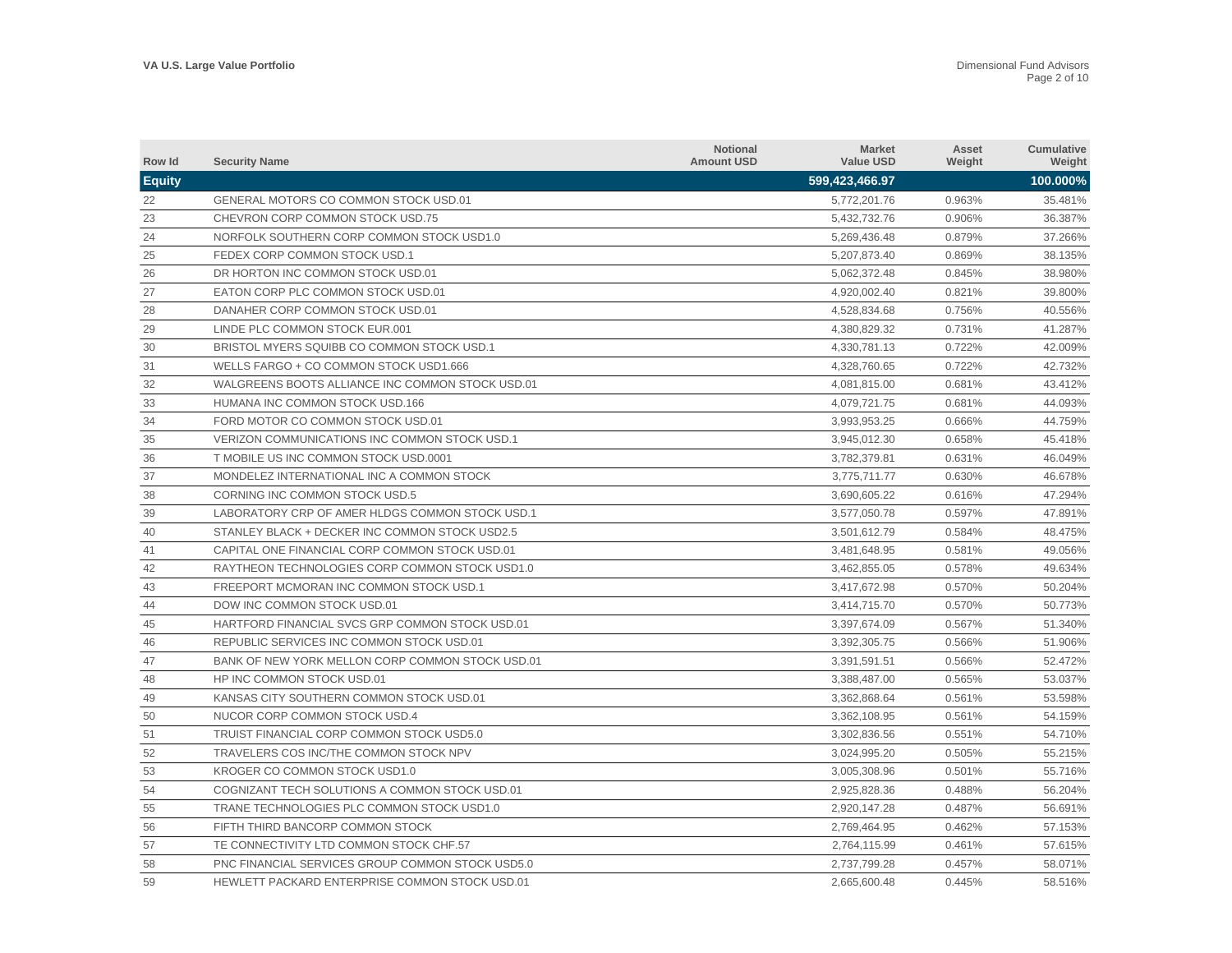| Row Id        | <b>Security Name</b>                             | <b>Notional</b><br><b>Amount USD</b> | <b>Market</b><br><b>Value USD</b> | Asset<br>Weight | Cumulative<br>Weight |
|---------------|--------------------------------------------------|--------------------------------------|-----------------------------------|-----------------|----------------------|
| <b>Equity</b> |                                                  |                                      | 599,423,466.97                    |                 | 100.000%             |
| 60            | US BANCORP COMMON STOCK USD.01                   |                                      | 2,655,433.10                      | 0.443%          | 58.959%              |
| 61            | TYSON FOODS INC CL A COMMON STOCK USD.1          |                                      | 2,638,467.30                      | 0.440%          | 59.399%              |
| 62            | NEWMONT CORP COMMON STOCK USD1.6                 |                                      | 2,632,051.17                      | 0.439%          | 59.838%              |
| 63            | ALLSTATE CORP COMMON STOCK USD.01                |                                      | 2,576,058.00                      | 0.430%          | 60.268%              |
| 64            | GENERAL DYNAMICS CORP COMMON STOCK USD1.0        |                                      | 2,550,554.88                      | 0.426%          | 60.694%              |
| 65            | OCCIDENTAL PETROLEUM CORP COMMON STOCK USD.2     |                                      | 2,511,117.84                      | 0.419%          | 61.112%              |
| 66            | INTERNATIONAL PAPER CO COMMON STOCK USD1.0       |                                      | 2,495,060.15                      | 0.416%          | 61.529%              |
| 67            | <b>CUMMINS INC COMMON STOCK USD2.5</b>           |                                      | 2.492.379.09                      | 0.416%          | 61.944%              |
| 68            | FIDELITY NATIONAL INFO SERV COMMON STOCK USD.01  |                                      | 2,486,266.02                      | 0.415%          | 62.359%              |
| 69            | VULCAN MATERIALS CO COMMON STOCK USD1.0          |                                      | 2.423.250.00                      | 0.404%          | 62.764%              |
| 70            | VALERO ENERGY CORP COMMON STOCK USD.01           |                                      | 2,382,132.00                      | 0.397%          | 63.161%              |
| 71            | ALLY FINANCIAL INC COMMON STOCK USD.1            |                                      | 2,334,327.93                      | 0.389%          | 63.550%              |
| 72            | MCKESSON CORP COMMON STOCK USD.01                |                                      | 2,333,653.60                      | 0.389%          | 63.940%              |
| 73            | PIONEER NATURAL RESOURCES CO COMMON STOCK USD.01 |                                      | 2,303,525.28                      | 0.384%          | 64.324%              |
| 74            | QUEST DIAGNOSTICS INC COMMON STOCK USD.01        |                                      | 2,292,024.06                      | 0.382%          | 64.706%              |
| 75            | MARTIN MARIETTA MATERIALS COMMON STOCK USD.01    |                                      | 2,228,165.70                      | 0.372%          | 65.078%              |
| 76            | DELTA AIR LINES INC COMMON STOCK USD.0001        |                                      | 2,214,313.92                      | 0.369%          | 65.447%              |
| 77            | PULTEGROUP INC COMMON STOCK USD.01               |                                      | 2,207,566.68                      | 0.368%          | 65.816%              |
| 78            | LYONDELLBASELL INDU CL A COMMON STOCK EUR.04     |                                      | 2,195,559.05                      | 0.366%          | 66.182%              |
| 79            | <b>GENERAL ELECTRIC CO COMMON STOCK USD.06</b>   |                                      | 2,186,657.07                      | 0.365%          | 66.547%              |
| 80            | LENNAR CORP A COMMON STOCK USD.1                 |                                      | 2,167,840.45                      | 0.362%          | 66.908%              |
| 81            | WESTERN DIGITAL CORP COMMON STOCK USD.01         |                                      | 2,149,416.75                      | 0.359%          | 67.267%              |
| 82            | METLIFE INC COMMON STOCK USD.01                  |                                      | 2.148.744.13                      | 0.358%          | 67.626%              |
| 83            | EASTMAN CHEMICAL CO COMMON STOCK USD.01          |                                      | 2,106,265.24                      | 0.351%          | 67.977%              |
| 84            | HUNTINGTON BANCSHARES INC COMMON STOCK USD.01    |                                      | 2,086,940.04                      | 0.348%          | 68.325%              |
| 85            | ON SEMICONDUCTOR CORP COMMON STOCK USD.01        |                                      | 2,065,686.84                      | 0.345%          | 68.670%              |
| 86            | ANALOG DEVICES INC COMMON STOCK USD.167          |                                      | 2,040,387.56                      | 0.340%          | 69.010%              |
| 87            | CARRIER GLOBAL CORP COMMON STOCK USD.01          |                                      | 2,030,233.14                      | 0.339%          | 69.349%              |
| 88            | SOUTHWEST AIRLINES CO COMMON STOCK USD1.0        |                                      | 2,012,842.90                      | 0.336%          | 69.685%              |
| 89            | HESS CORP COMMON STOCK USD1.0                    |                                      | 2,012,131.36                      | 0.336%          | 70.020%              |
| 90            | QORVO INC COMMON STOCK USD.0001                  |                                      | 1,979,006.40                      | 0.330%          | 70.350%              |
| 91            | UNITED AIRLINES HOLDINGS INC COMMON STOCK USD.01 |                                      | 1,947,441.30                      | 0.325%          | 70.675%              |
| 92            | MOHAWK INDUSTRIES INC COMMON STOCK USD.01        |                                      | 1,897,138.15                      | 0.316%          | 70.992%              |
| 93            | CARNIVAL CORP COMMON STOCK USD.01                |                                      | 1,858,436.96                      | 0.310%          | 71.302%              |
| 94            | PACCAR INC COMMON STOCK USD1.0                   |                                      | 1,818,537.32                      | 0.303%          | 71.605%              |
| 95            | <b>TEXTRON INC COMMON STOCK USD.125</b>          |                                      | 1,811,384.00                      | 0.302%          | 71.907%              |
| 96            | KINDER MORGAN INC COMMON STOCK USD.01            |                                      | 1.773.607.95                      | 0.296%          | 72.203%              |
| 97            | PRINCIPAL FINANCIAL GROUP COMMON STOCK USD.01    |                                      | 1,761,025.20                      | 0.294%          | 72.497%              |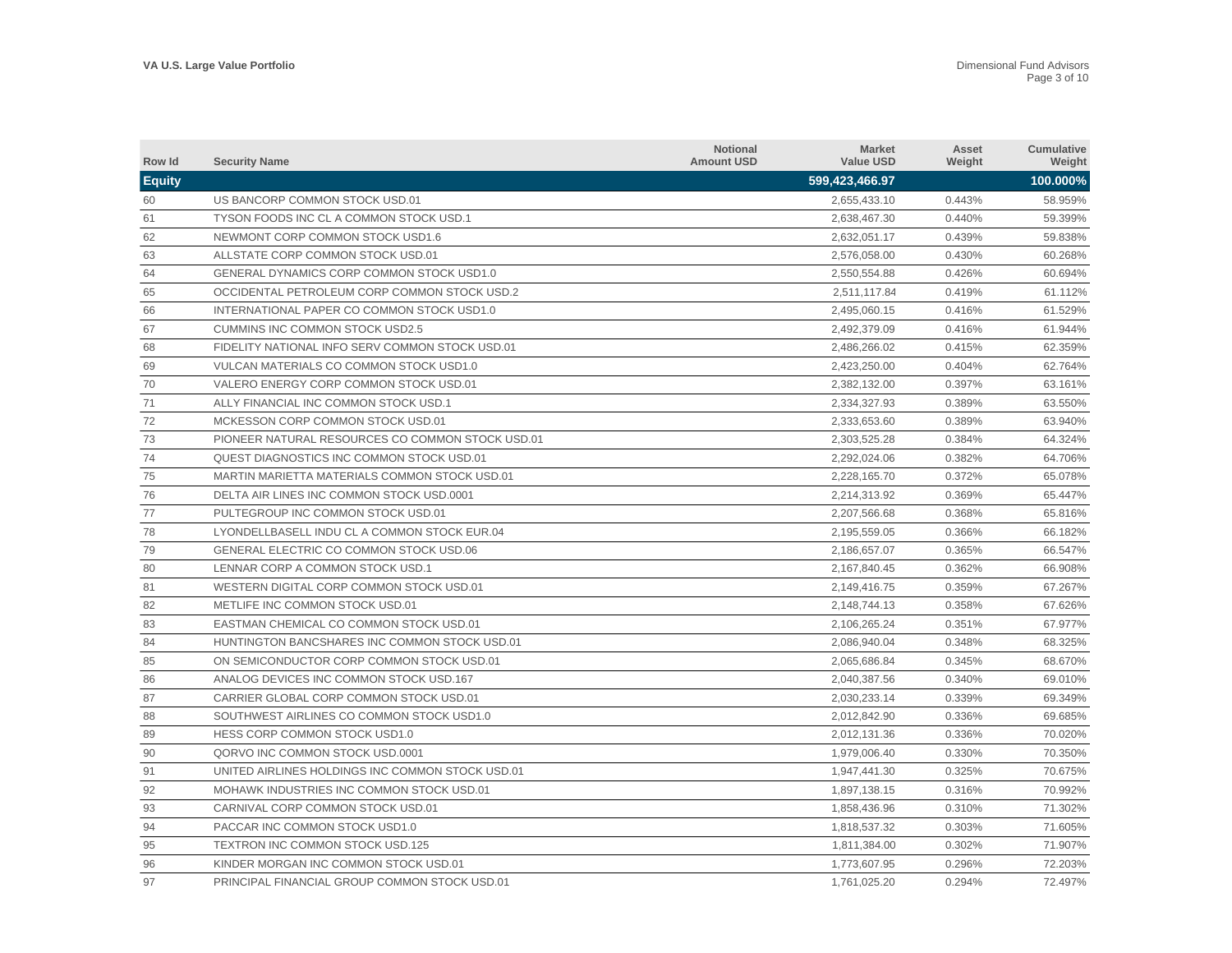| Row Id        | <b>Security Name</b>                             | <b>Notional</b><br><b>Amount USD</b> | <b>Market</b><br><b>Value USD</b> | Asset<br>Weight | <b>Cumulative</b><br>Weight |
|---------------|--------------------------------------------------|--------------------------------------|-----------------------------------|-----------------|-----------------------------|
| <b>Equity</b> |                                                  |                                      | 599,423,466.97                    |                 | 100.000%                    |
| 98            | XPO LOGISTICS INC COMMON STOCK USD.001           |                                      | 1,758,627.90                      | 0.293%          | 72.790%                     |
| 99            | CENTENE CORP COMMON STOCK USD.001                |                                      | 1,752,987.39                      | 0.292%          | 73.083%                     |
| 100           | AFLAC INC COMMON STOCK USD.1                     |                                      | 1,748,667.06                      | 0.292%          | 73.375%                     |
| 101           | WHIRLPOOL CORP COMMON STOCK USD1.0               |                                      | 1,748,477.25                      | 0.292%          | 73.666%                     |
| 102           | LUMEN TECHNOLOGIES INC COMMON STOCK USD1.0       |                                      | 1,744,391.10                      | 0.291%          | 73.957%                     |
| 103           | AIR PRODUCTS + CHEMICALS INC COMMON STOCK USD1.0 |                                      | 1,740,369.24                      | 0.290%          | 74.248%                     |
| 104           | JOHNSON CONTROLS INTERNATION COMMON STOCK USD.01 |                                      | 1,725,298.38                      | 0.288%          | 74.535%                     |
| 105           | MARATHON PETROLEUM CORP COMMON STOCK USD.01      |                                      | 1,724,303.64                      | 0.288%          | 74.823%                     |
| 106           | JM SMUCKER CO/THE COMMON STOCK                   |                                      | 1,723,718.19                      | 0.288%          | 75.111%                     |
| 107           | VIACOMCBS INC CLASS B COMMON STOCK USD.001       |                                      | 1,714,386.30                      | 0.286%          | 75.397%                     |
| 108           | DOLLAR TREE INC COMMON STOCK USD.01              |                                      | 1,684,278.90                      | 0.281%          | 75.678%                     |
| 109           | SS+C TECHNOLOGIES HOLDINGS COMMON STOCK USD.01   |                                      | 1,663,674.57                      | 0.278%          | 75.955%                     |
| 110           | EOG RESOURCES INC COMMON STOCK USD.01            |                                      | 1,654,699.42                      | 0.276%          | 76.231%                     |
| 111           | UNITED RENTALS INC COMMON STOCK USD.01           |                                      | 1,647,208.62                      | 0.275%          | 76.506%                     |
| 112           | CONSTELLATION BRANDS INC A COMMON STOCK USD.01   |                                      | 1,632,480.00                      | 0.272%          | 76.778%                     |
| 113           | ALBEMARLE CORP COMMON STOCK USD.01               |                                      | 1,618,752.69                      | 0.270%          | 77.048%                     |
| 114           | HOWMET AEROSPACE INC COMMON STOCK                |                                      | 1,582,434.63                      | 0.264%          | 77.312%                     |
| 115           | LEIDOS HOLDINGS INC COMMON STOCK USD.0001        |                                      | 1,581,495.28                      | 0.264%          | 77.576%                     |
| 116           | SCHLUMBERGER LTD COMMON STOCK USD.01             |                                      | 1,568,536.72                      | 0.262%          | 77.838%                     |
| 117           | CHUBB LTD COMMON STOCK                           |                                      | 1,548,106.00                      | 0.258%          | 78.096%                     |
| 118           | LKQ CORP COMMON STOCK USD.01                     |                                      | 1,546,992.18                      | 0.258%          | 78.354%                     |
| 119           | VIATRIS INC COMMON STOCK                         |                                      | 1,537,873.48                      | 0.257%          | 78.611%                     |
| 120           | PHILLIPS 66 COMMON STOCK                         |                                      | 1,525,124.16                      | 0.254%          | 78.865%                     |
| 121           | <b>GARMIN LTD COMMON STOCK CHF.1</b>             |                                      | 1,512,451.35                      | 0.252%          | 79.118%                     |
| 122           | SCHWAB (CHARLES) CORP COMMON STOCK USD.01        |                                      | 1,511,198.30                      | 0.252%          | 79.370%                     |
| 123           | CBRE GROUP INC A COMMON STOCK USD.01             |                                      | 1,497,394.08                      | 0.250%          | 79.620%                     |
| 124           | BIOGEN INC COMMON STOCK USD.0005                 |                                      | 1,478,478.75                      | 0.247%          | 79.866%                     |
| 125           | SNAP ON INC COMMON STOCK USD1.0                  |                                      | 1,476,274.52                      | 0.246%          | 80.112%                     |
| 126           | UNIVERSAL HEALTH SERVICES B COMMON STOCK USD.01  |                                      | 1,475,026.62                      | 0.246%          | 80.359%                     |
| 127           | REGIONS FINANCIAL CORP COMMON STOCK USD.01       |                                      | 1,472,479.52                      | 0.246%          | 80.604%                     |
| 128           | STEEL DYNAMICS INC COMMON STOCK USD.005          |                                      | 1,464,679.80                      | 0.244%          | 80.849%                     |
| 129           | INTL FLAVORS + FRAGRANCES COMMON STOCK USD.125   |                                      | 1,421,369.41                      | 0.237%          | 81.086%                     |
| 130           | SYNCHRONY FINANCIAL COMMON STOCK USD.001         |                                      | 1,407,852.50                      | 0.235%          | 81.321%                     |
| 131           | ADVANCE AUTO PARTS INC COMMON STOCK USD.0001     |                                      | 1,405,349.91                      | 0.234%          | 81.555%                     |
| 132           | FISERV INC COMMON STOCK USD.01                   |                                      | 1,402,648.32                      | 0.234%          | 81.789%                     |
| 133           | PACKAGING CORP OF AMERICA COMMON STOCK USD.01    |                                      | 1,384,471.60                      | 0.231%          | 82.020%                     |
| 134           | ARCHER DANIELS MIDLAND CO COMMON STOCK           |                                      | 1.368.057.00                      | 0.228%          | 82.248%                     |
| 135           | JACOBS ENGINEERING GROUP INC COMMON STOCK USD1.0 |                                      | 1,349,190.99                      | 0.225%          | 82.473%                     |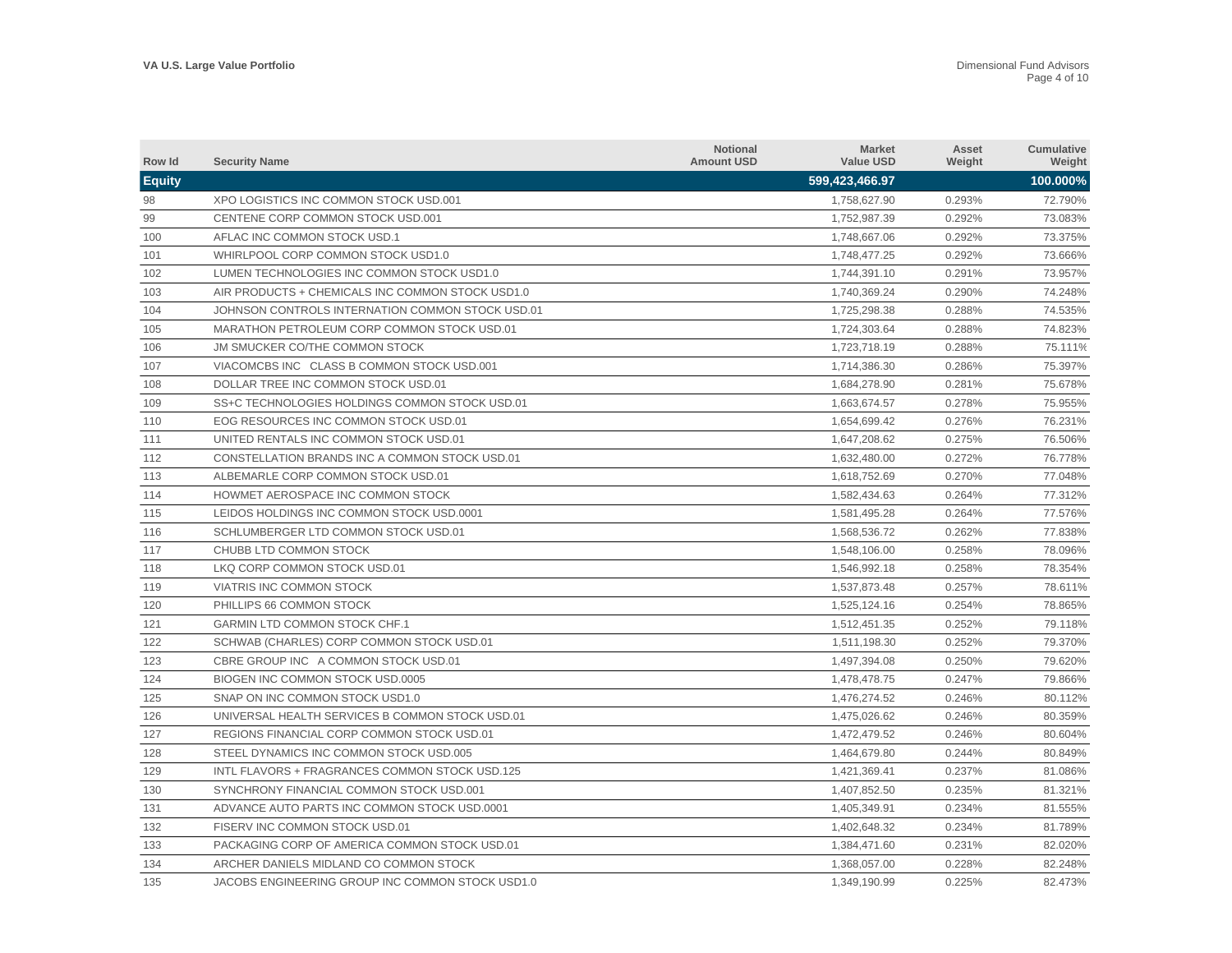| Row Id        | <b>Security Name</b>                              | <b>Notional</b><br><b>Amount USD</b> | <b>Market</b><br><b>Value USD</b> | Asset<br>Weight | <b>Cumulative</b><br>Weight |
|---------------|---------------------------------------------------|--------------------------------------|-----------------------------------|-----------------|-----------------------------|
| <b>Equity</b> |                                                   |                                      | 599,423,466.97                    |                 | 100.000%                    |
| 136           | FOX CORP CLASS A COMMON STOCK USD.01              |                                      | 1,324,189.81                      | 0.221%          | 82.694%                     |
| 137           | RELIANCE STEEL + ALUMINUM COMMON STOCK            |                                      | 1,323,856.97                      | 0.221%          | 82.915%                     |
| 138           | DISCOVERY INC C COMMON STOCK USD.01               |                                      | 1,311,623.95                      | 0.219%          | 83.134%                     |
| 139           | CORTEVA INC COMMON STOCK USD.01                   |                                      | 1,308,996.36                      | 0.218%          | 83.352%                     |
| 140           | CONAGRA BRANDS INC COMMON STOCK USD5.0            |                                      | 1,298,854.40                      | 0.217%          | 83.569%                     |
| 141           | QUANTA SERVICES INC COMMON STOCK USD.00001        |                                      | 1,294,625.70                      | 0.216%          | 83.785%                     |
| 142           | KEYCORP COMMON STOCK USD1.0                       |                                      | 1,292,965.74                      | 0.216%          | 84.001%                     |
| 143           | STERIS PLC COMMON STOCK USD75.0                   |                                      | 1.280.406.56                      | 0.214%          | 84.214%                     |
| 144           | ALEXION PHARMACEUTICALS INC COMMON STOCK USD.0001 |                                      | 1,275,728.13                      | 0.213%          | 84.427%                     |
| 145           | BORGWARNER INC COMMON STOCK USD.01                |                                      | 1,270,403.08                      | 0.212%          | 84.639%                     |
| 146           | FORTUNE BRANDS HOME + SECURI COMMON STOCK USD.01  |                                      | 1,257,924.96                      | 0.210%          | 84.849%                     |
| 147           | CARMAX INC COMMON STOCK USD.5                     |                                      | 1,253,371.68                      | 0.209%          | 85.058%                     |
| 148           | CARLISLE COS INC COMMON STOCK USD1.0              |                                      | 1,250,149.68                      | 0.209%          | 85.266%                     |
| 149           | ZIMMER BIOMET HOLDINGS INC COMMON STOCK USD.01    |                                      | 1,244,461.92                      | 0.208%          | 85.474%                     |
| 150           | MGM RESORTS INTERNATIONAL COMMON STOCK USD.01     |                                      | 1,233,763.24                      | 0.206%          | 85.680%                     |
| 151           | PRUDENTIAL FINANCIAL INC COMMON STOCK USD.01      |                                      | 1,233,220.70                      | 0.206%          | 85.886%                     |
| 152           | MARVELL TECHNOLOGY GROUP LTD COMMON STOCK USD.002 |                                      | 1.221.218.34                      | 0.204%          | 86.089%                     |
| 153           | LEAR CORP COMMON STOCK USD.01                     |                                      | 1,213,287.50                      | 0.202%          | 86.292%                     |
| 154           | DOVER CORP COMMON STOCK USD1.0                    |                                      | 1,211,406.42                      | 0.202%          | 86.494%                     |
| 155           | <b>BUNGE LTD COMMON STOCK USD.01</b>              |                                      | 1,208,233.34                      | 0.202%          | 86.695%                     |
| 156           | WESTROCK CO COMMON STOCK                          |                                      | 1,174,300.05                      | 0.196%          | 86.891%                     |
| 157           | AMERICAN INTERNATIONAL GROUP COMMON STOCK USD2.5  |                                      | 1,127,893.68                      | 0.188%          | 87.079%                     |
| 158           | <b>GLOBAL PAYMENTS INC COMMON STOCK</b>           |                                      | 1,126,630.62                      | 0.188%          | 87.267%                     |
| 159           | AMERCO COMMON STOCK USD.25                        |                                      | 1,120,445.40                      | 0.187%          | 87.454%                     |
| 160           | AGCO CORP COMMON STOCK USD.01                     |                                      | 1,116,735.10                      | 0.186%          | 87.641%                     |
| 161           | PENTAIR PLC COMMON STOCK USD.01                   |                                      | 1,115,091.76                      | 0.186%          | 87.827%                     |
| 162           | SKYWORKS SOLUTIONS INC COMMON STOCK USD.25        |                                      | 1,110,054.00                      | 0.185%          | 88.012%                     |
| 163           | CF INDUSTRIES HOLDINGS INC COMMON STOCK USD.01    |                                      | 1,108,451.88                      | 0.185%          | 88.197%                     |
| 164           | BECTON DICKINSON AND CO COMMON STOCK USD1.0       |                                      | 1,101,712.65                      | 0.184%          | 88.381%                     |
| 165           | ARROW ELECTRONICS INC COMMON STOCK USD1.0         |                                      | 1,084,595.34                      | 0.181%          | 88.562%                     |
| 166           | SENSATA TECHNOLOGIES HOLDING COMMON STOCK EUR.01  |                                      | 1,062,223.50                      | 0.177%          | 88.739%                     |
| 167           | FOX CORP CLASS B COMMON STOCK USD.01              |                                      | 1,060,998.75                      | 0.177%          | 88.916%                     |
| 168           | GENTEX CORP COMMON STOCK USD.06                   |                                      | 1,059,720.03                      | 0.177%          | 89.093%                     |
| 169           | AMDOCS LTD COMMON STOCK GBP.0001                  |                                      | 1,053,653.00                      | 0.176%          | 89.268%                     |
| 170           | KRAFT HEINZ CO/THE COMMON STOCK USD.01            |                                      | 1,035,960.00                      | 0.173%          | 89.441%                     |
| 171           | JAZZ PHARMACEUTICALS PLC COMMON STOCK USD.0001    |                                      | 1,021,559.55                      | 0.170%          | 89.612%                     |
| 172           | DISH NETWORK CORP A COMMON STOCK USD.01           |                                      | 995.717.20                        | 0.166%          | 89.778%                     |
| 173           | VISTRA CORP COMMON STOCK USD.01                   |                                      | 986,932.96                        | 0.165%          | 89.942%                     |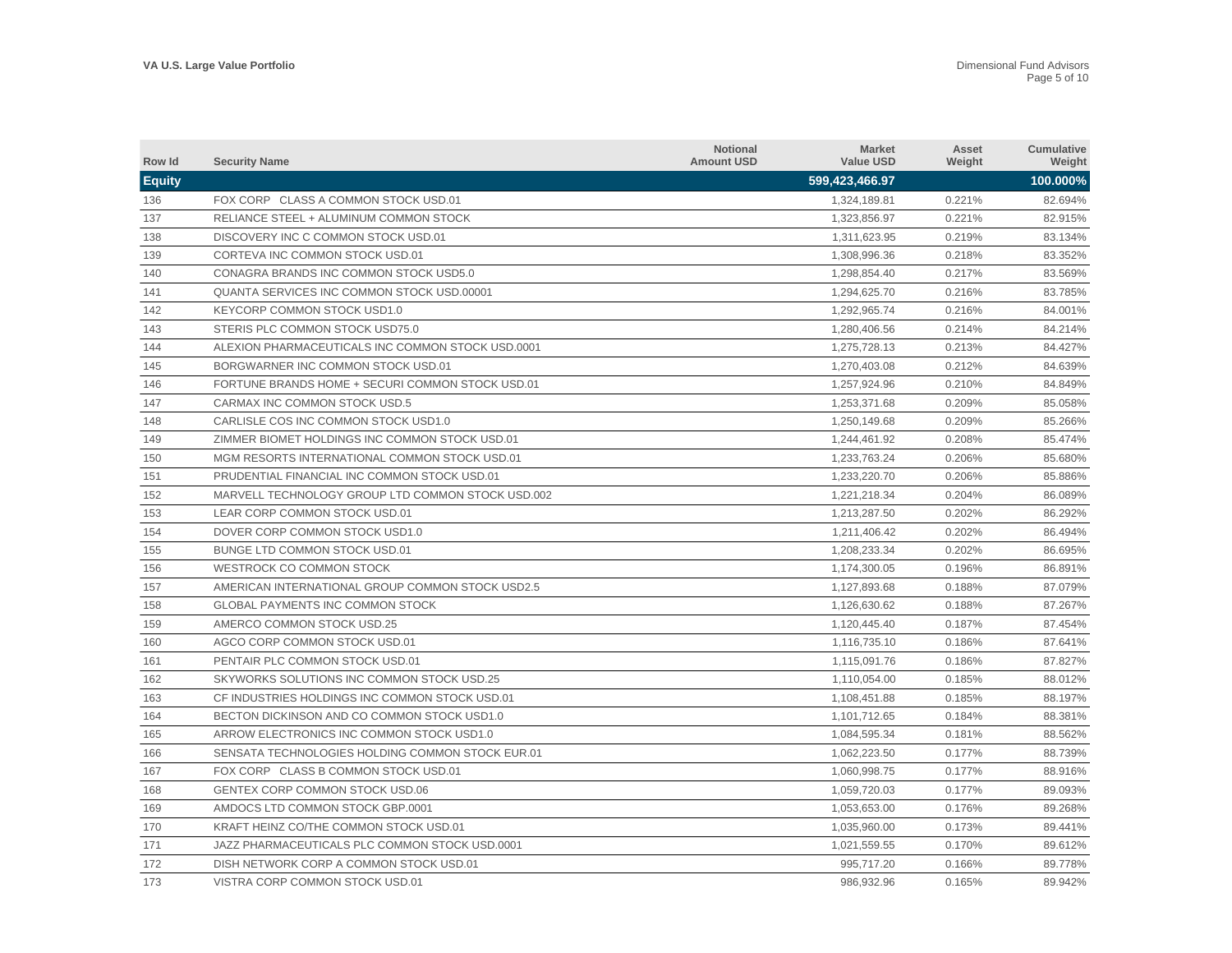| Row Id        | <b>Security Name</b>                            | <b>Notional</b><br><b>Amount USD</b> | <b>Market</b><br><b>Value USD</b> | Asset<br>Weight | Cumulative<br>Weight |
|---------------|-------------------------------------------------|--------------------------------------|-----------------------------------|-----------------|----------------------|
| <b>Equity</b> |                                                 |                                      | 599,423,466.97                    |                 | 100.000%             |
| 174           | DAVITA INC COMMON STOCK USD.001                 |                                      | 975,641.81                        | 0.163%          | 90.105%              |
| 175           | NORTHERN TRUST CORP COMMON STOCK USD1.667       |                                      | 972,898.16                        | 0.162%          | 90.267%              |
| 176           | AUTOLIV INC COMMON STOCK USD1.0                 |                                      | 956.211.20                        | 0.160%          | 90.427%              |
| 177           | ABBOTT LABORATORIES COMMON STOCK                |                                      | 953,447.04                        | 0.159%          | 90.586%              |
| 178           | <b>FLEX LTD COMMON STOCK</b>                    |                                      | 949,849.56                        | 0.158%          | 90.744%              |
| 179           | ROYAL CARIBBEAN CRUISES LTD COMMON STOCK USD.01 |                                      | 936,316.57                        | 0.156%          | 90.901%              |
| 180           | STATE STREET CORP COMMON STOCK USD1.0           |                                      | 914,112.81                        | 0.152%          | 91.053%              |
| 181           | M + T BANK CORP COMMON STOCK USD.5              |                                      | 907,537.46                        | 0.151%          | 91.205%              |
| 182           | ARAMARK COMMON STOCK USD.01                     |                                      | 903,584.26                        | 0.151%          | 91.355%              |
| 183           | AMCOR PLC COMMON STOCK USD.01                   |                                      | 902,186.56                        | 0.151%          | 91.506%              |
| 184           | DISCOVERY INC A COMMON STOCK USD.01             |                                      | 890,625.78                        | 0.149%          | 91.654%              |
| 185           | IQVIA HOLDINGS INC COMMON STOCK USD.01          |                                      | 849,236.58                        | 0.142%          | 91.796%              |
| 186           | POST HOLDINGS INC COMMON STOCK USD.01           |                                      | 833,073.60                        | 0.139%          | 91.935%              |
| 187           | PARKER HANNIFIN CORP COMMON STOCK USD.5         |                                      | 823,272.30                        | 0.137%          | 92.072%              |
| 188           | JONES LANG LASALLE INC COMMON STOCK USD.01      |                                      | 816,959.52                        | 0.136%          | 92.209%              |
| 189           | AECOM COMMON STOCK USD.01                       |                                      | 796,823.19                        | 0.133%          | 92.342%              |
| 190           | BUILDERS FIRSTSOURCE INC COMMON STOCK USD.01    |                                      | 774,379.00                        | 0.129%          | 92.471%              |
| 191           | MOLSON COORS BEVERAGE CO B COMMON STOCK USD.01  |                                      | 766,943.10                        | 0.128%          | 92.599%              |
| 192           | HENRY SCHEIN INC COMMON STOCK USD.01            |                                      | 763,301.76                        | 0.127%          | 92.726%              |
| 193           | INGERSOLL RAND INC COMMON STOCK USD.01          |                                      | 749,861.98                        | 0.125%          | 92.851%              |
| 194           | DUPONT DE NEMOURS INC COMMON STOCK USD.01       |                                      | 747,374.88                        | 0.125%          | 92.976%              |
| 195           | WILLIAMS COS INC COMMON STOCK USD1.0            |                                      | 744,221.35                        | 0.124%          | 93.100%              |
| 196           | KOHLS CORP COMMON STOCK USD.01                  |                                      | 737,792.97                        | 0.123%          | 93.223%              |
| 197           | AKAMAI TECHNOLOGIES INC COMMON STOCK USD.01     |                                      | 729,400.20                        | 0.122%          | 93.345%              |
| 198           | LOEWS CORP COMMON STOCK USD.01                  |                                      | 698,382.32                        | 0.117%          | 93.461%              |
| 199           | WESTLAKE CHEMICAL CORP COMMON STOCK USD.01      |                                      | 667,700.80                        | 0.111%          | 93.573%              |
| 200           | PVH CORP COMMON STOCK USD1.0                    |                                      | 653,014.60                        | 0.109%          | 93.682%              |
| 201           | NRG ENERGY INC COMMON STOCK USD.01              |                                      | 652.917.65                        | 0.109%          | 93.791%              |
| 202           | US FOODS HOLDING CORP COMMON STOCK USD.01       |                                      | 649,336.08                        | 0.108%          | 93.899%              |
| 203           | AMETEK INC COMMON STOCK USD.01                  |                                      | 647.846.56                        | 0.108%          | 94.007%              |
| 204           | LIBERTY BROADBAND C COMMON STOCK USD.01         |                                      | 643,242.60                        | 0.107%          | 94.114%              |
| 205           | <b>GENERAL MILLS INC COMMON STOCK USD.1</b>     |                                      | 640,242.12                        | 0.107%          | 94.221%              |
| 206           | LINCOLN NATIONAL CORP COMMON STOCK              |                                      | 638,890.20                        | 0.107%          | 94.328%              |
| 207           | BOSTON SCIENTIFIC CORP COMMON STOCK USD.01      |                                      | 633,241.60                        | 0.106%          | 94.433%              |
| 208           | ZIONS BANCORP NA COMMON STOCK USD.001           |                                      | 626,324.16                        | 0.104%          | 94.538%              |
| 209           | CITIZENS FINANCIAL GROUP COMMON STOCK USD.01    |                                      | 621,632.00                        | 0.104%          | 94.641%              |
| 210           | UNITEDHEALTH GROUP INC COMMON STOCK USD.01      |                                      | 620.612.76                        | 0.104%          | 94.745%              |
| 211           | JUNIPER NETWORKS INC COMMON STOCK USD.00001     |                                      | 614.277.83                        | 0.102%          | 94.847%              |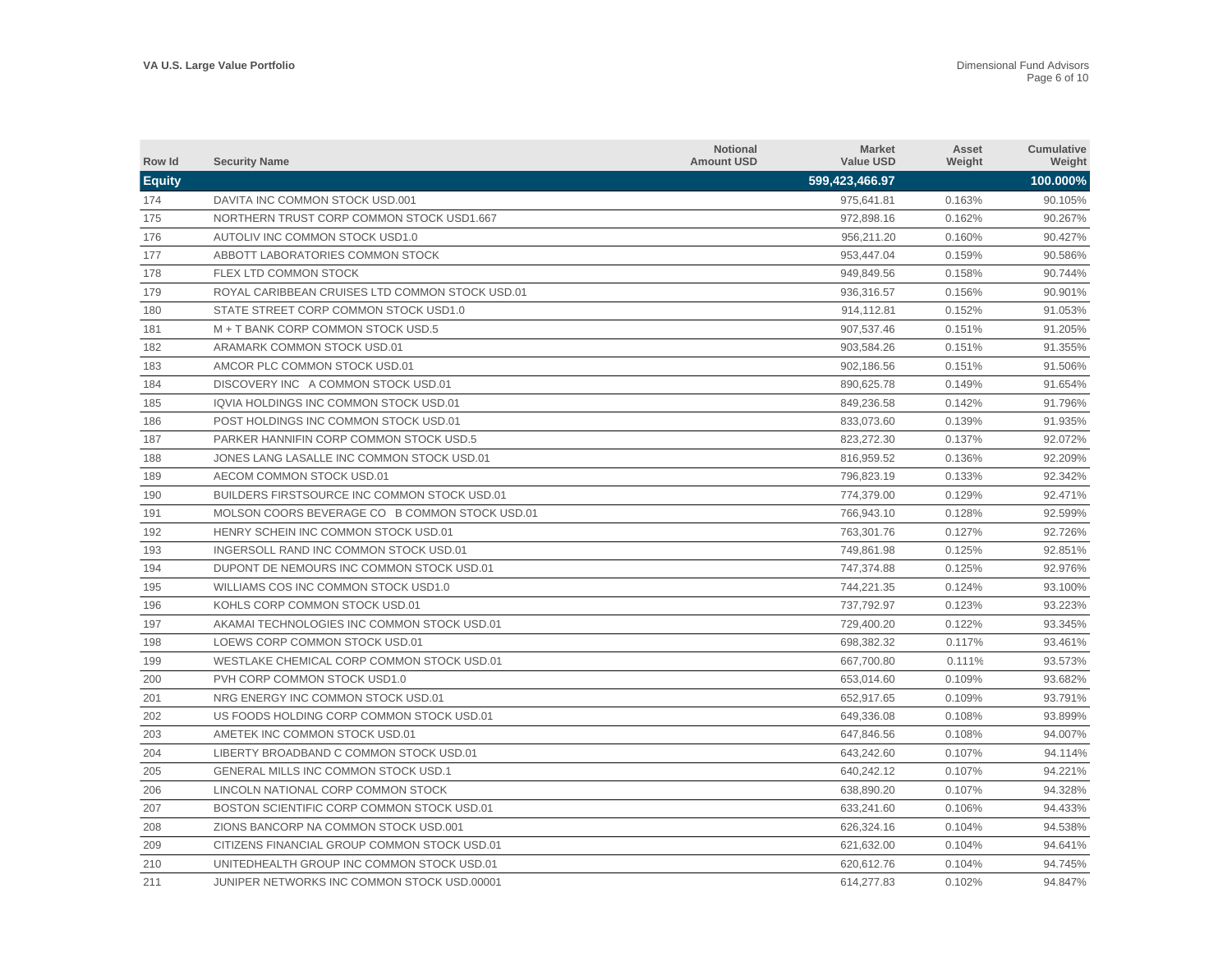| Row Id        | <b>Security Name</b>                                | <b>Notional</b><br><b>Amount USD</b> | <b>Market</b><br><b>Value USD</b> | Asset<br>Weight | <b>Cumulative</b><br>Weight |
|---------------|-----------------------------------------------------|--------------------------------------|-----------------------------------|-----------------|-----------------------------|
| <b>Equity</b> |                                                     |                                      | 599,423,466.97                    |                 | 100.000%                    |
| 212           | ARCH CAPITAL GROUP LTD COMMON STOCK USD.01          |                                      | 593,814.12                        | 0.099%          | 94.947%                     |
| 213           | ASSURANT INC COMMON STOCK USD.01                    |                                      | 561,834.51                        | 0.094%          | 95.040%                     |
| 214           | ALASKA AIR GROUP INC COMMON STOCK USD.01            |                                      | 559,770.48                        | 0.093%          | 95.134%                     |
| 215           | LIBERTY MEDIA COR SIRIUSXM C TRACKING STK USD.01    |                                      | 549,610.60                        | 0.092%          | 95.225%                     |
| 216           | HUBBELL INC COMMON STOCK USD.01                     |                                      | 549,456.60                        | 0.092%          | 95.317%                     |
| 217           | WABTEC CORP COMMON STOCK USD.01                     |                                      | 530,688.64                        | 0.089%          | 95.406%                     |
| 218           | BIO RAD LABORATORIES A COMMON STOCK USD.0001        |                                      | 524,334.06                        | 0.087%          | 95.493%                     |
| 219           | NIELSEN HOLDINGS PLC COMMON STOCK EUR.07            |                                      | 516,354.65                        | 0.086%          | 95.579%                     |
| 220           | MOSAIC CO/THE COMMON STOCK USD.01                   |                                      | 514,800.46                        | 0.086%          | 95.665%                     |
| 221           | ONEOK INC COMMON STOCK USD.01                       |                                      | 511.767.32                        | 0.085%          | 95.750%                     |
| 222           | WILLIS TOWERS WATSON PLC COMMON STOCK USD.000304635 |                                      | 509,258.00                        | 0.085%          | 95.835%                     |
| 223           | FORTIVE CORP COMMON STOCK USD.01                    |                                      | 505,711.76                        | 0.084%          | 95.920%                     |
| 224           | <b>HALLIBURTON CO COMMON STOCK USD2.5</b>           |                                      | 504,910.88                        | 0.084%          | 96.004%                     |
| 225           | OWENS CORNING COMMON STOCK USD.001                  |                                      | 493,878.67                        | 0.082%          | 96.086%                     |
| 226           | DENTSPLY SIRONA INC COMMON STOCK USD.01             |                                      | 491,464.62                        | 0.082%          | 96.168%                     |
| 227           | AMERICAN FINANCIAL GROUP INC COMMON STOCK           |                                      | 490,972.30                        | 0.082%          | 96.250%                     |
| 228           | EVEREST RE GROUP LTD COMMON STOCK USD.01            |                                      | 490.911.61                        | 0.082%          | 96.332%                     |
| 229           | EMERSON ELECTRIC CO COMMON STOCK USD.5              |                                      | 470,046.20                        | 0.078%          | 96.411%                     |
| 230           | HORMEL FOODS CORP COMMON STOCK USD.01465            |                                      | 456,251.22                        | 0.076%          | 96.487%                     |
| 231           | BAKER HUGHES CO COMMON STOCK USD.0001               |                                      | 454,523.13                        | 0.076%          | 96.563%                     |
| 232           | JETBLUE AIRWAYS CORP COMMON STOCK USD.01            |                                      | 441,011.88                        | 0.074%          | 96.636%                     |
| 233           | TAPESTRY INC COMMON STOCK USD.01                    |                                      | 436,084.22                        | 0.073%          | 96.709%                     |
| 234           | REINSURANCE GROUP OF AMERICA COMMON STOCK USD.01    |                                      | 434,368.30                        | 0.072%          | 96.781%                     |
| 235           | DEVON ENERGY CORP COMMON STOCK USD.1                |                                      | 434,246.90                        | 0.072%          | 96.854%                     |
| 236           | GAP INC/THE COMMON STOCK USD.05                     |                                      | 434,073.28                        | 0.072%          | 96.926%                     |
| 237           | CONCENTRIX CORP COMMON STOCK                        |                                      | 427,001.44                        | 0.071%          | 96.997%                     |
| 238           | ROPER TECHNOLOGIES INC COMMON STOCK USD.01          |                                      | 426,733.72                        | 0.071%          | 97.069%                     |
| 239           | VALVOLINE INC COMMON STOCK USD.01                   |                                      | 417,458.91                        | 0.070%          | 97.138%                     |
| 240           | INTERPUBLIC GROUP OF COS INC COMMON STOCK USD.1     |                                      | 413,238.40                        | 0.069%          | 97.207%                     |
| 241           | TARGET CORP COMMON STOCK USD.0833                   |                                      | 400,695.61                        | 0.067%          | 97.274%                     |
| 242           | L3HARRIS TECHNOLOGIES INC COMMON STOCK USD1.0       |                                      | 381,849.12                        | 0.064%          | 97.338%                     |
| 243           | SANTANDER CONSUMER USA HOLDI COMMON STOCK USD.01    |                                      | 354,161.28                        | 0.059%          | 97.397%                     |
| 244           | LITHIA MOTORS INC CL A COMMON STOCK                 |                                      | 351,081.00                        | 0.059%          | 97.455%                     |
| 245           | LAM RESEARCH CORP COMMON STOCK USD.001              |                                      | 345,834.44                        | 0.058%          | 97.513%                     |
| 246           | RENAISSANCERE HOLDINGS LTD COMMON STOCK USD1.0      |                                      | 344,537.50                        | 0.057%          | 97.571%                     |
| 247           | DXC TECHNOLOGY CO COMMON STOCK USD.01               |                                      | 340,702.74                        | 0.057%          | 97.627%                     |
| 248           | NORWEGIAN CRUISE LINE HOLDIN COMMON STOCK USD.001   |                                      | 335.494.40                        | 0.056%          | 97.683%                     |
| 249           | SYNNEX CORP COMMON STOCK USD.001                    |                                      | 327,523.68                        | 0.055%          | 97.738%                     |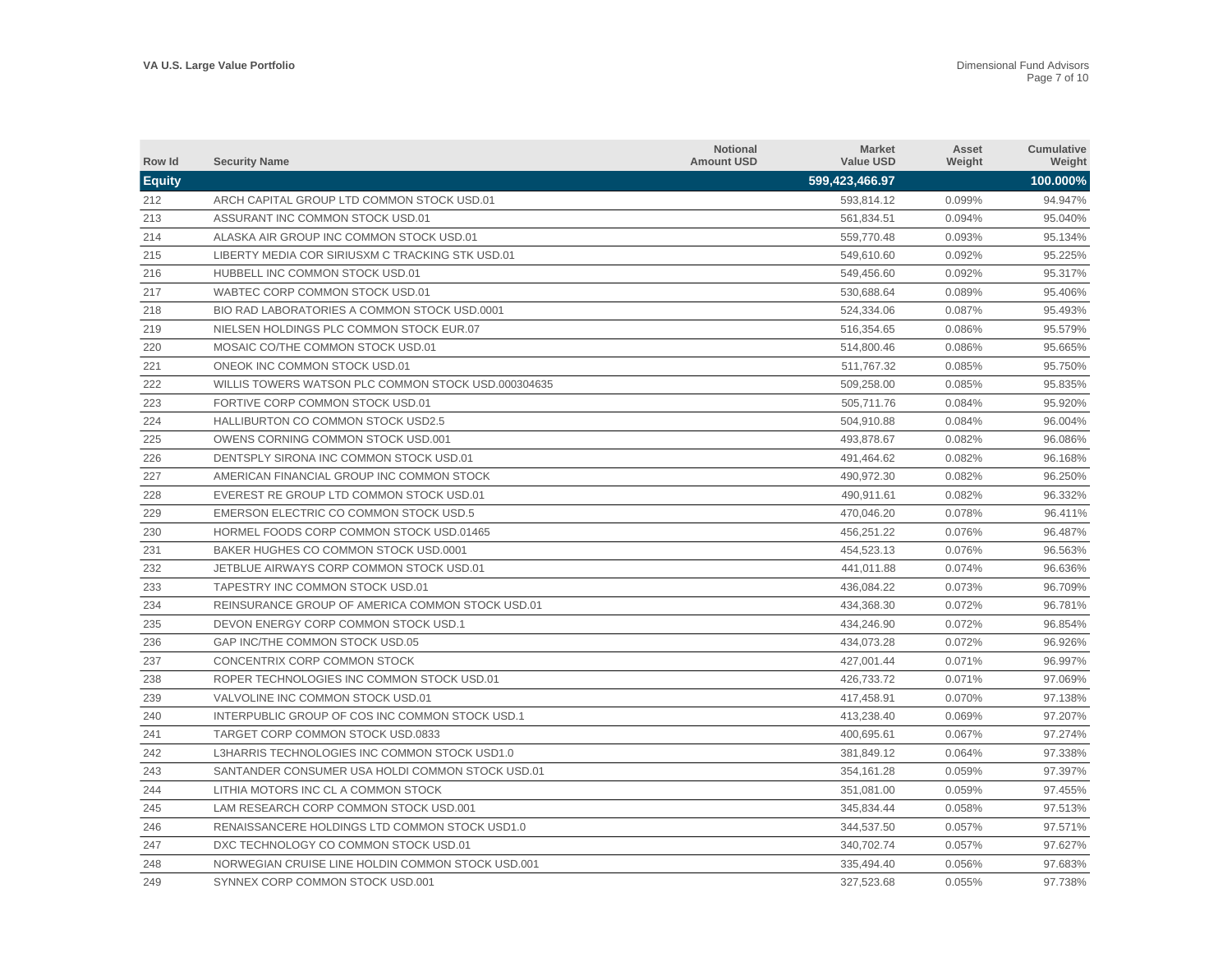| Row Id        | <b>Security Name</b>                             | <b>Notional</b><br><b>Amount USD</b> | <b>Market</b><br><b>Value USD</b> | Asset<br>Weight | <b>Cumulative</b><br>Weight |
|---------------|--------------------------------------------------|--------------------------------------|-----------------------------------|-----------------|-----------------------------|
| <b>Equity</b> |                                                  |                                      | 599,423,466.97                    |                 | 100.000%                    |
| 250           | ALLEGHANY CORP COMMON STOCK USD1.0               |                                      | 326,297.09                        | 0.054%          | 97.792%                     |
| 251           | GENUINE PARTS CO COMMON STOCK USD1.0             |                                      | 322,380.51                        | 0.054%          | 97.846%                     |
| 252           | OSHKOSH CORP COMMON STOCK USD.01                 |                                      | 322,043.24                        | 0.054%          | 97.900%                     |
| 253           | WEX INC COMMON STOCK USD.01                      |                                      | 311,737.80                        | 0.052%          | 97.952%                     |
| 254           | LIBERTY MEDIA COR SIRIUSXM A TRACKING STK USD.01 |                                      | 309,485.68                        | 0.052%          | 98.004%                     |
| 255           | DARLING INGREDIENTS INC COMMON STOCK USD.01      |                                      | 309,036.00                        | 0.052%          | 98.055%                     |
| 256           | PERRIGO CO PLC COMMON STOCK EUR.001              |                                      | 308,624.22                        | 0.051%          | 98.107%                     |
| 257           | HASBRO INC COMMON STOCK USD.5                    |                                      | 307.872.36                        | 0.051%          | 98.158%                     |
| 258           | RAYMOND JAMES FINANCIAL INC COMMON STOCK USD.01  |                                      | 303,703.68                        | 0.051%          | 98.209%                     |
| 259           | GILEAD SCIENCES INC COMMON STOCK USD.001         |                                      | 295.940.77                        | 0.049%          | 98.258%                     |
| 260           | RALPH LAUREN CORP COMMON STOCK USD.01            |                                      | 294,352.40                        | 0.049%          | 98.307%                     |
| 261           | PERKINELMER INC COMMON STOCK USD1.0              |                                      | 292,629.49                        | 0.049%          | 98.356%                     |
| 262           | FRANKLIN RESOURCES INC COMMON STOCK USD.1        |                                      | 291,116.00                        | 0.049%          | 98.405%                     |
| 263           | CELANESE CORP COMMON STOCK USD.0001              |                                      | 285,987.29                        | 0.048%          | 98.452%                     |
| 264           | DOLBY LABORATORIES INC CL A COMMON STOCK USD.001 |                                      | 278,390.40                        | 0.046%          | 98.499%                     |
| 265           | NEWS CORP CLASS A COMMON STOCK USD.01            |                                      | 273,219.92                        | 0.046%          | 98.544%                     |
| 266           | COTY INC CL A COMMON STOCK USD.01                |                                      | 268,047.50                        | 0.045%          | 98.589%                     |
| 267           | TARGA RESOURCES CORP COMMON STOCK USD.001        |                                      | 267,239.75                        | 0.045%          | 98.634%                     |
| 268           | MARKEL CORP COMMON STOCK                         |                                      | 247,297.54                        | 0.041%          | 98.675%                     |
| 269           | EAST WEST BANCORP INC COMMON STOCK USD.001       |                                      | 238,595.40                        | 0.040%          | 98.715%                     |
| 270           | ROYAL GOLD INC COMMON STOCK USD.01               |                                      | 235.687.80                        | 0.039%          | 98.754%                     |
| 271           | COMERICA INC COMMON STOCK USD5.0                 |                                      | 234.159.36                        | 0.039%          | 98.793%                     |
| 272           | <b>IHS MARKIT LTD COMMON STOCK USD.01</b>        |                                      | 232.755.90                        | 0.039%          | 98.832%                     |
| 273           | NEWELL BRANDS INC COMMON STOCK USD1.0            |                                      | 226,692.70                        | 0.038%          | 98.870%                     |
| 274           | SYNOVUS FINANCIAL CORP COMMON STOCK USD1.0       |                                      | 224,358.00                        | 0.037%          | 98.907%                     |
| 275           | ARCONIC CORP COMMON STOCK USD.01                 |                                      | 216,551.31                        | 0.036%          | 98.943%                     |
| 276           | TOLL BROTHERS INC COMMON STOCK USD.01            |                                      | 215,971.11                        | 0.036%          | 98.979%                     |
| 277           | LIBERTY MEDIA CORP LIBERTY C TRACKING STK USD.01 |                                      | 195,973.83                        | 0.033%          | 99.012%                     |
| 278           | MARATHON OIL CORP COMMON STOCK USD1.0            |                                      | 193,681.80                        | 0.032%          | 99.044%                     |
| 279           | GLOBE LIFE INC COMMON STOCK USD1.0               |                                      | 188,911.65                        | 0.032%          | 99.076%                     |
| 280           | VOYA FINANCIAL INC COMMON STOCK USD.01           |                                      | 187,610.72                        | 0.031%          | 99.107%                     |
| 281           | HYATT HOTELS CORP CL A COMMON STOCK USD.01       |                                      | 180,947.60                        | 0.030%          | 99.137%                     |
| 282           | TELEDYNE TECHNOLOGIES INC COMMON STOCK USD.01    |                                      | 165,460.00                        | 0.028%          | 99.165%                     |
| 283           | FIRST REPUBLIC BANK/CA COMMON STOCK USD.01       |                                      | 164,082.00                        | 0.027%          | 99.192%                     |
| 284           | APTIV PLC COMMON STOCK USD.01                    |                                      | 153,620.60                        | 0.026%          | 99.218%                     |
| 285           | CNA FINANCIAL CORP COMMON STOCK USD2.5           |                                      | 151,920.52                        | 0.025%          | 99.243%                     |
| 286           | PEOPLE SUNITED FINANCIAL COMMON STOCK USD.01     |                                      | 150.521.10                        | 0.025%          | 99.268%                     |
| 287           | OTIS WORLDWIDE CORP COMMON STOCK USD.01          |                                      | 148,810.30                        | 0.025%          | 99.293%                     |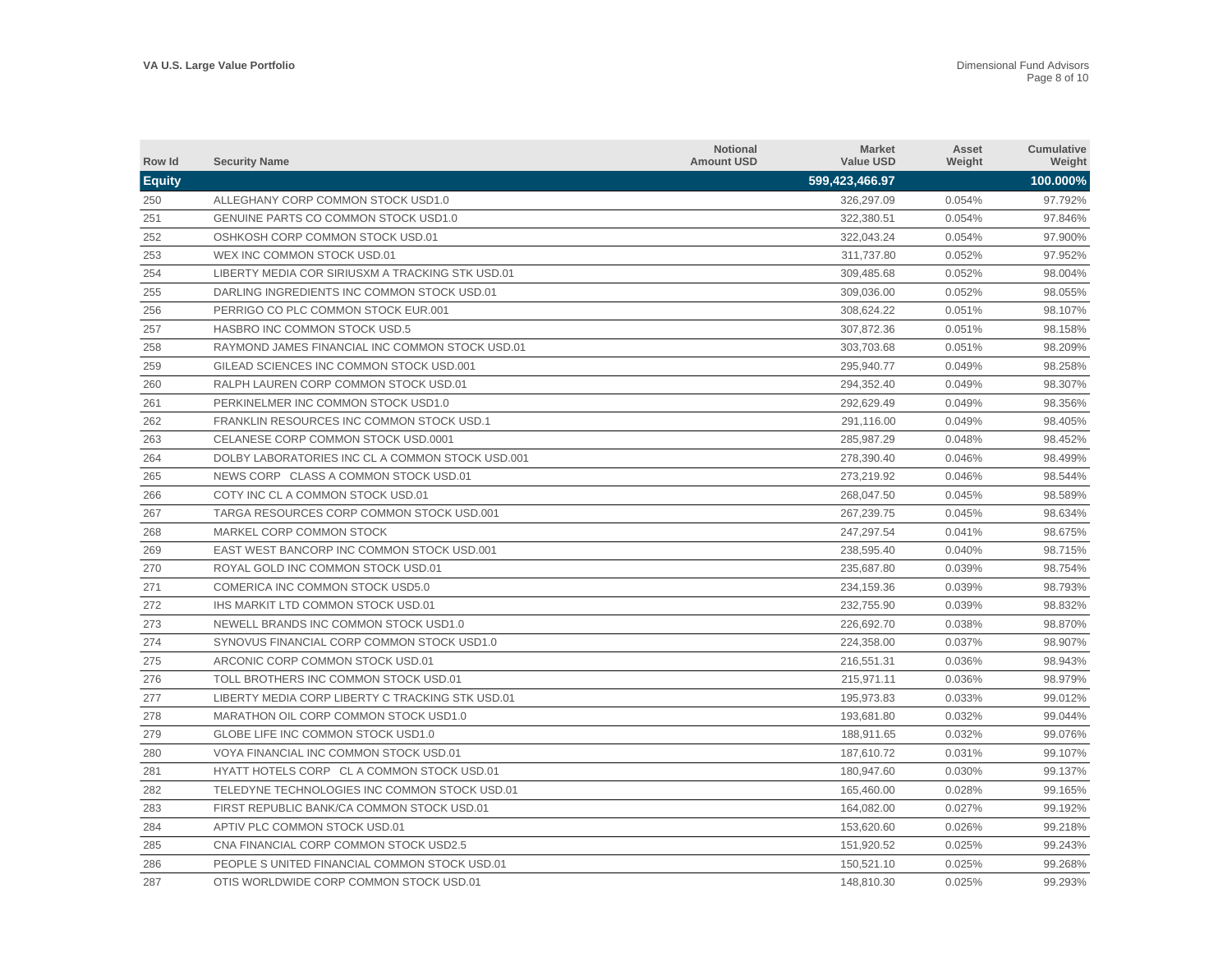| Row Id        | <b>Security Name</b>                            | <b>Notional</b><br><b>Amount USD</b> | <b>Market</b><br><b>Value USD</b> | Asset<br>Weight | <b>Cumulative</b><br>Weight |
|---------------|-------------------------------------------------|--------------------------------------|-----------------------------------|-----------------|-----------------------------|
| <b>Equity</b> |                                                 |                                      | 599,423,466.97                    |                 | 100.000%                    |
| 288           | TCF FINANCIAL CORP COMMON STOCK USD1.0          |                                      | 148,672.00                        | 0.025%          | 99.318%                     |
| 289           | ACTIVISION BLIZZARD INC COMMON STOCK USD.000001 |                                      | 142,755.00                        | 0.024%          | 99.342%                     |
| 290           | SUNRUN INC COMMON STOCK USD.0001                |                                      | 137,229.12                        | 0.023%          | 99.365%                     |
| 291           | LENNAR CORP B SHS COMMON STOCK USD.1            |                                      | 124,086.38                        | 0.021%          | 99.385%                     |
| 292           | HUNTSMAN CORP COMMON STOCK USD.01               |                                      | 113,503.71                        | 0.019%          | 99.404%                     |
| 293           | FIRST SOLAR INC COMMON STOCK USD.001            |                                      | 108,601.20                        | 0.018%          | 99.422%                     |
| 294           | ARCOSA INC COMMON STOCK USD.01                  |                                      | 102,581.84                        | 0.017%          | 99.440%                     |
| 295           | SKECHERS USA INC CL A COMMON STOCK USD.001      |                                      | 100,229.13                        | 0.017%          | 99.456%                     |
| 296           | UNUM GROUP COMMON STOCK USD.1                   |                                      | 98,100.75                         | 0.016%          | 99.473%                     |
| 297           | CINCINNATI FINANCIAL CORP COMMON STOCK USD2.0   |                                      | 94,121.17                         | 0.016%          | 99.488%                     |
| 298           | FMC CORP COMMON STOCK USD.1                     |                                      | 93,907.89                         | 0.016%          | 99.504%                     |
| 299           | IPG PHOTONICS CORP COMMON STOCK USD.0001        |                                      | 90,704.20                         | 0.015%          | 99.519%                     |
| 300           | NEWS CORP CLASS B COMMON STOCK                  |                                      | 90,672.90                         | 0.015%          | 99.534%                     |
| 301           | LIBERTY BROADBAND A COMMON STOCK USD.01         |                                      | 87,090.00                         | 0.015%          | 99.549%                     |
| 302           | APTARGROUP INC COMMON STOCK USD.01              |                                      | 86,702.04                         | 0.014%          | 99.563%                     |
| 303           | VONTIER CORP COMMON STOCK USD.0001              |                                      | 86,663.01                         | 0.014%          | 99.578%                     |
| 304           | CIENA CORP COMMON STOCK USD.01                  |                                      | 86,621.76                         | 0.014%          | 99.592%                     |
| 305           | ELANCO ANIMAL HEALTH INC COMMON STOCK           |                                      | 86,583.00                         | 0.014%          | 99.607%                     |
| 306           | CHANGE HEALTHCARE INC COMMON STOCK USD.001      |                                      | 85,040.80                         | 0.014%          | 99.621%                     |
| 307           | SYNEOS HEALTH INC COMMON STOCK USD.01           |                                      | 83,890.10                         | 0.014%          | 99.635%                     |
| 308           | TELADOC HEALTH INC COMMON STOCK USD.001         |                                      | 82,151.00                         | 0.014%          | 99.648%                     |
| 309           | JABIL INC COMMON STOCK USD.001                  |                                      | 78,292.16                         | 0.013%          | 99.662%                     |
| 310           | VIACOMCBS INC CLASS A COMMON STOCK USD.001      |                                      | 77,924.84                         | 0.013%          | 99.675%                     |
| 311           | OMNICOM GROUP COMMON STOCK USD.15               |                                      | 77,190.15                         | 0.013%          | 99.687%                     |
| 312           | COOPER COS INC/THE COMMON STOCK USD.1           |                                      | 76,818.00                         | 0.013%          | 99.700%                     |
| 313           | HOWARD HUGHES CORP/THE COMMON STOCK             |                                      | 76,769.91                         | 0.013%          | 99.713%                     |
| 314           | APA CORP COMMON STOCK USD.625                   |                                      | 76,397.20                         | 0.013%          | 99.726%                     |
| 315           | XEROX HOLDINGS CORP COMMON STOCK USD1.0         |                                      | 75,892.29                         | 0.013%          | 99.738%                     |
| 316           | CABOT OIL + GAS CORP COMMON STOCK USD.1         |                                      | 74,556.60                         | 0.012%          | 99.751%                     |
| 317           | DEERE + CO COMMON STOCK USD1.0                  |                                      | 74,453.86                         | 0.012%          | 99.763%                     |
| 318           | SMITH (A.O.) CORP COMMON STOCK USD1.0           |                                      | 74,371.00                         | 0.012%          | 99.776%                     |
| 319           | BROADCOM INC COMMON STOCK                       |                                      | 70,476.32                         | 0.012%          | 99.787%                     |
| 320           | ENVISTA HOLDINGS CORP COMMON STOCK USD.01       |                                      | 70,176.00                         | 0.012%          | 99.799%                     |
| 321           | VEONEER INC COMMON STOCK USD1.0                 |                                      | 69,131.52                         | 0.012%          | 99.811%                     |
| 322           | CAPRI HOLDINGS LTD COMMON STOCK                 |                                      | 66,300.00                         | 0.011%          | 99.822%                     |
| 323           | ATHENE HOLDING LTD CLASS A COMMON STOCK USD.001 |                                      | 65,016.00                         | 0.011%          | 99.833%                     |
| 324           | PILGRIM S PRIDE CORP COMMON STOCK USD.01        |                                      | 63.162.45                         | 0.011%          | 99.843%                     |
| 325           | SONOCO PRODUCTS CO COMMON STOCK                 |                                      | 59.818.50                         | 0.010%          | 99.853%                     |